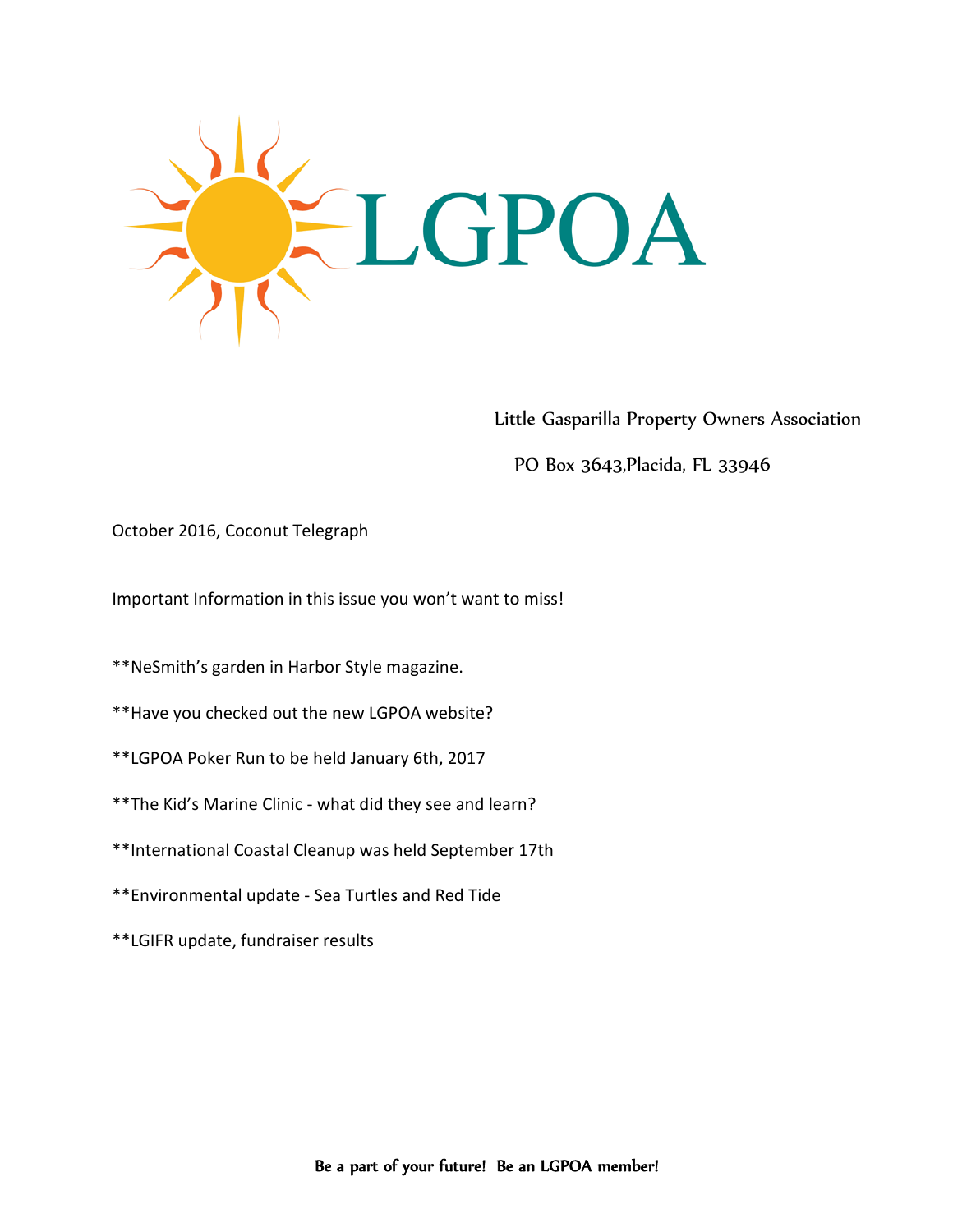#### **ISLAND WIDE GARAGE SALE! November 26th 9-1pm**

Last year's event was so much fun. The people selling sold a ton of treasures to those of us traveling the island to see what was for sale. So far, there are three garage sales signed up for 2016!

**When?** November 26th (the Saturday after Thanksgiving) from 9 am to 1 pm.

**Who?** Anyone can have a sale, just email us your house number and any items you'd like listed or featured. (Submit by November 15th please.) We will place a sign out on the main sand path advertising your house number, making it easier to find.

**Who?** Anyone can attend the sales! We will email the list of garage sales and items to all POA members the week prior. They will also be posted on island bulletin boards for everyone to see.

**Why?** You can recycle your unwanted items to someone who can use them and make some money for yourself at the same time!

#### **We hope to see you on the 26th of November!**

Please contact us with information regarding your sale and any questions at twrhonda@gmail.com.

#### **\*\*Charles and Phyllis NeSmith**

If you've ever spent time in the NeSmith garden you would easily understand why writer, Thomas Becker and photographer, Max Kelly of Harbor Style magazine spent the day on island applauding Phyllis and Charles on their Florida Friendly Landscape™. With so many gardens to choose from in the region, it must have been quite a thrill to receive this kind of recognition. Congratulations Charles and Phyllis. Thank you for your love and commitment to the delicate ecosystem on Little Gasparilla Island. Below is a Link to the story in Harbor Style magazine.

## <http://trendmag2.trendoffset.com/publication/?i=327972&p=35>

Note: Phyllis and Charles manage the distribution of the Garlon 4 herbicide that the LGPOA purchases for islanders' yard use. Garlon 4 is used to eradicate invasive plants like Australian Pines and Brazilian Peppers. For more information on how to obtain some for your use, contact Phyllis at phlstory2@gmail.com.

## **A Book of Native Island Plants for LGI**

If you are interested in learning about native plants that will grow well on Little Gasparilla Island, e-mail islander Jennifer McCullough at rummysway@gmail.com. Jennifer's nonprofit book is \$25.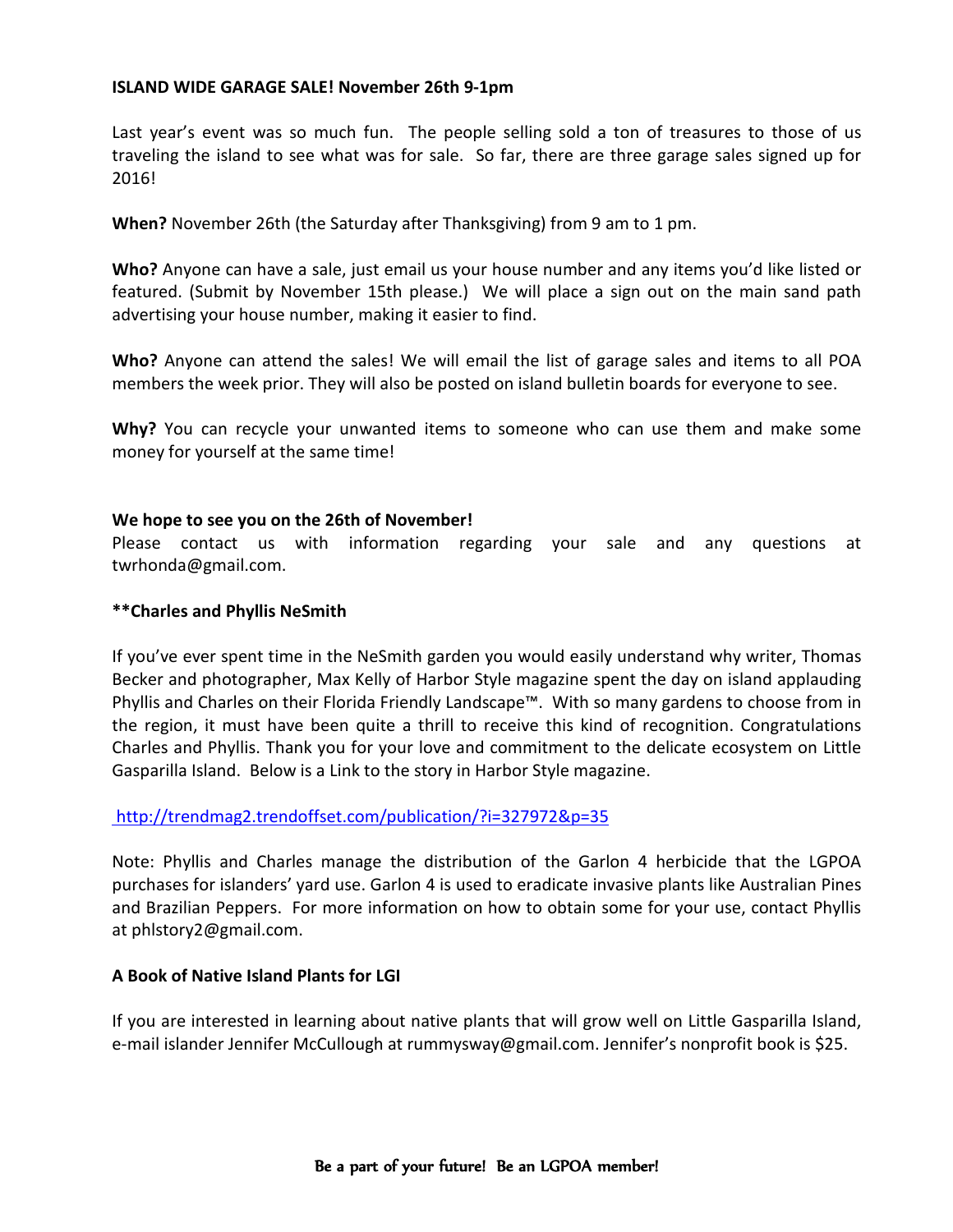#### **\*\*Website:**

In case you missed it, the LGPOA recently launched a NEW "Blog Style" website! http://www.lgpoa.org.

We hope you will recommit to this useful tool for all island communications. A calendar of events, island weather stations and hurricane preparedness information are available on the main page with just one click.

If you would like one of your Island Pictures displayed on the website, please submit your electronic file to maryloudavidson@yahoo.com. Preferred images would be horizontal; image size must be at least 1500 PPI.

## **\*\*LGPOA Poker Run to be held January 6th, 2017**

## **\*\*Kids' Marine Clinic- This event was held Sunday, September 4th**

The weather was not cooperating so we postponed the event from Saturday to Sunday. The island was full of water, but everyone that had signed up was able to attend. It was definitely a success, seventeen kids got to collect critters from the sea grass, identify them and return them to the water in the bay. They found sea horses, crabs, starfish and lots of baby fish. They learned how important sea grass is and about the manatees and turtles we have in our area. We talked a lot about how participants can help protect these endangered animals and how fortunate we are to have them here on Little Gasparilla Island!

A special thank you to our volunteers, Janet Hinkle, Janet Furness, and Bob and Kim Milroy for making the day so special for the kids. The parents of the children really pitched in this year to make everything go smoothly as well. Thanks to Robert Hill for once again providing his homemade net which worked very well to collect the critters. Great photographs of the event will appear on the LGPOA website in the days to come thanks to Chris Stonebridge. James Lacascio (Al and Carol's son) deserves a big thank you for his help with the FWC permit. And last, but not least, thanks to Hideaway Bay Condos for always being so accommodating.

## **\*\*International Coastal Cleanup – held September, 17th 2016**

More success! A group of islanders got together and cleaned the beach and the bay of debris from recent storms.

Thanks to the participants and also to Eldred's for allowing the dumpster for our use every year! Those who participated received a T-shirt from Keep Charlotte Beautiful.

## **The 2017 Coastal Clean Up will be in April, hope you can make it!**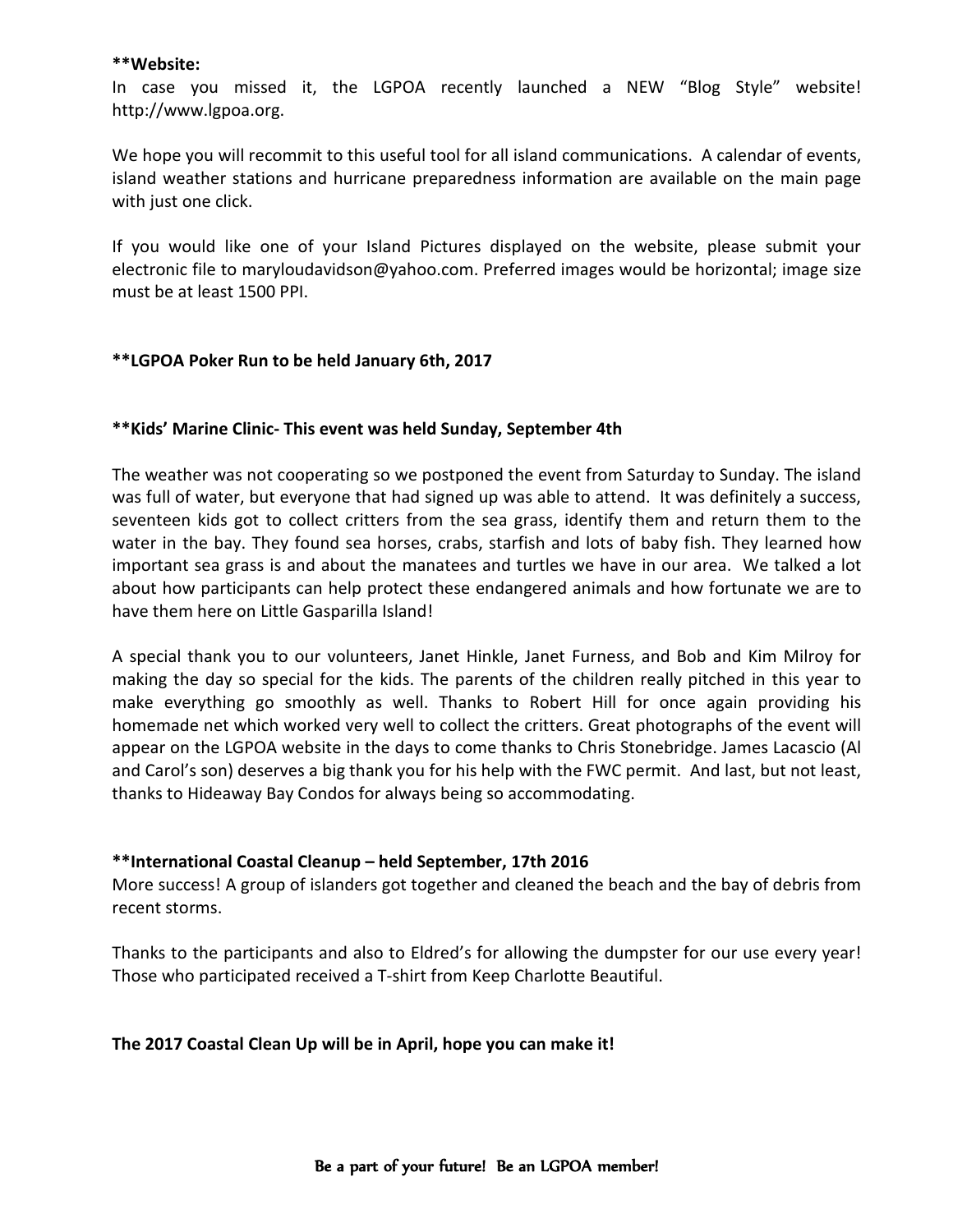#### **\*\*Environmental Committee**

From Environmental Chair, Linda Soderquist:

Sea Turtle Update

Our nesting island sea turtles had a banner year in 2016! We had 213 loggerhead nests and 2 green turtle nests this season. Nesting numbers have been increasing, up from a low of 75 nests in 2007.

Even though we had more nests this year, nest productivity was not as high as previous years, with coyote and armadillo predation taking the majority of nests in the north to central part of the island. Nests were also negatively impacted by the two tropical storms that brought high tides and big surf condition to the island.

Turtle season officially ends October 31st, so please continue to remove your furniture from the beach at night and do not allow lights to shine on the beach after sunset.

If you are interested in helping with turtle patrol next summer, please call Linda at 941 270 7994.

#### Red Tide

Red Tide made an appearance on the island on September 25th. Red tides can last as little as a few weeks or longer than a year. They can even subside and then reoccur. The duration of a bloom depends on physical and biological conditions that influence its growth and persistence. These include sunlight, nutrients and salinity, as well as the speed and direction of wind and water currents. Wave action can break open red tide cells and release toxins into the air.

Please take precautions and avoid red tide areas if you have severe or chronic respiratory conditions, such as emphysema or asthma. Pets can be susceptible to the red tide neurotoxins. Manatees and sea turtles can also be harmed by red tide. Red tide toxins can accumulate in filter feeders such as oysters and clams, which can lead to Neurotoxic Shellfish Poisoning in people who eat contaminated shellfish.

Red Tide is monitored weekly at inshore and offshore sites. Look for reports at <http://myfwc.com/research/redtide/statewide/>

## **\*\*Little Gasparilla Island Fire and Rescue (LGIFR)**

(The LGPOA is not directly affiliated with the LGIFR, however is committed to circulating helpful information of all island activities.)

From Bob Weronik, President:

Happy October islanders!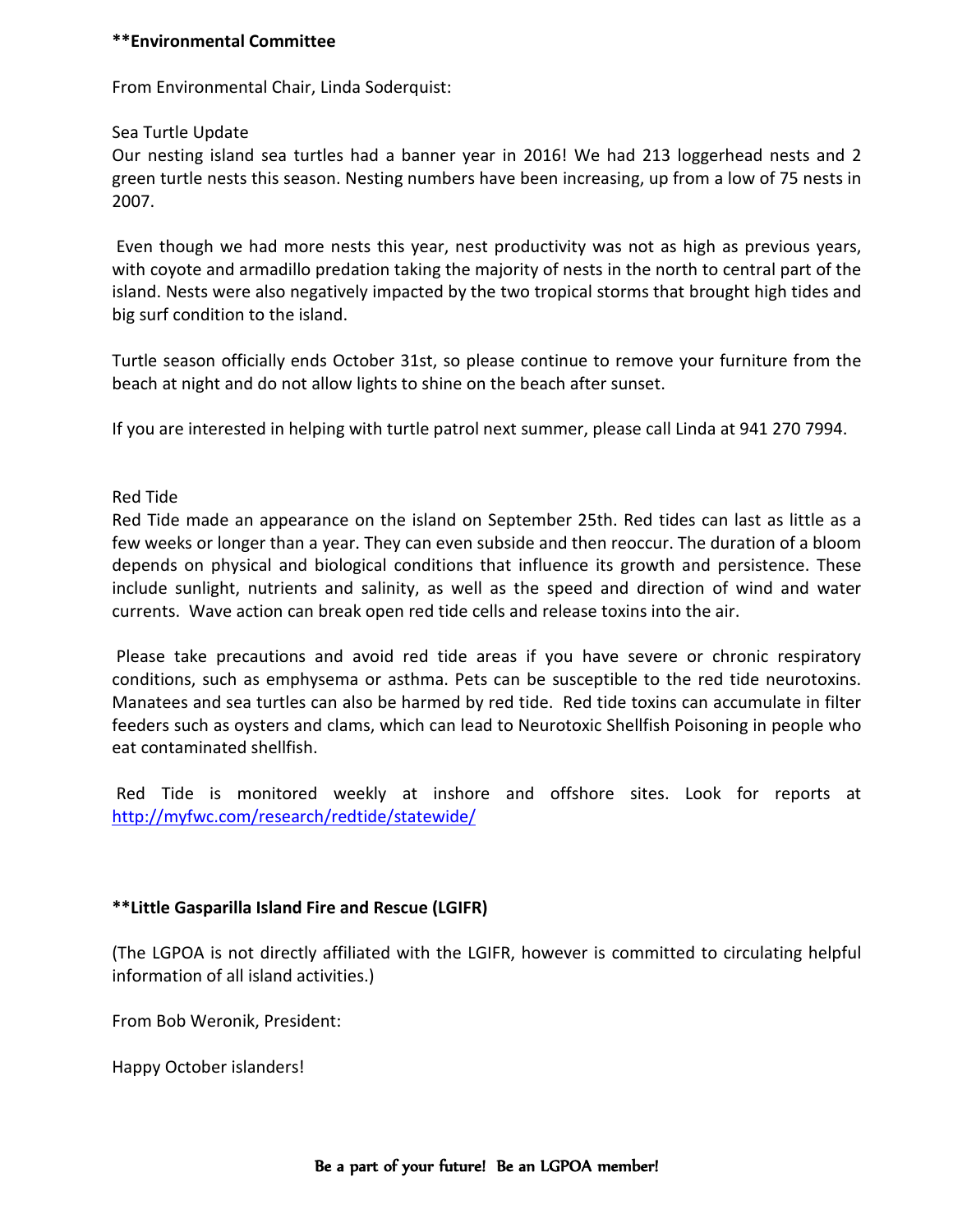LGIFR has only one primary response vehicle, which needs to be used for emergencies. A need for our fire chief, who had no means to get around the island, was identified. In true islander style, a fundraising dinner was held with raffle prizes for all attendees. A little over \$4,000 was raised, enough to buy the chief a golf cart for his travels. A big thank you goes out to Pede and Bo Fraser for a job well done. Another thanks to the people of LGI for supporting such a wonderful event and bringing the island together. That's the spirit!

The new board has spent most of the last year pouring over regulations, requirements and the needs of our unique island, and have put forth many formal written plans and processes for a sustainable future. Just a few weeks ago, Chief Don Adams submitted over 20 new formal policies and procedures to gain full compliance.

The Board is doing their part. Now, we ask every able-bodied islander to lean in as well. We are not asking for folks to become certified EMTs and firefighters, although that would be amazing. No, we are asking for you to simply spend a few Saturdays with us this winter to attend some fun interactive on-island training. Our first step in becoming relatively self-sufficient is to form a county recognized Community Emergency Response Team (CERT).

Chief Adams has conducted a comprehensive review of all fire and EMS tasks and found many do not require certification or exhaustive training. The basics need to be covered for liability reasons and we need to give folks the tools and the information they need. This will also position us well to compete for grants to optimally equip our firefighters and stave off any assessment increases.

So stay tuned! CERT orientation is tentatively scheduled for November 26, 2016. Dates for the CERT training will be forthcoming and I hope to see everyone come together to keep our island united.

## **Dates of Interest in October:**

October 2 Rosh Hashanah begins

October 10th Columbus Day

October 31st Halloween

October 11th Yom Kippur begins

## **Not so well known, but fun to know…**

October 3 Child Health Day

October 5th World Teacher Day

October 7th World Smile Day

October 15th Sweetest Day